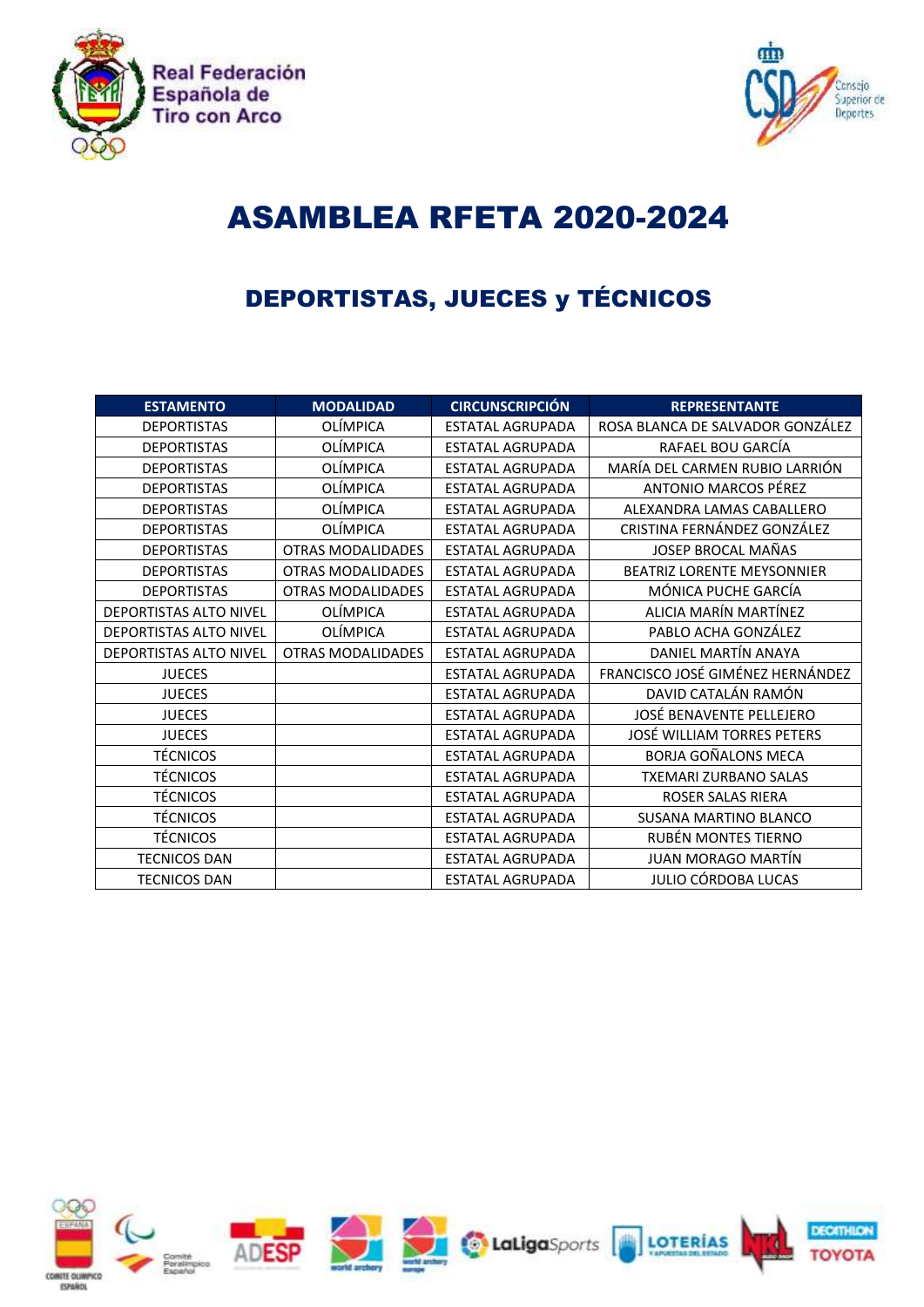



## CLUBES

| <b>ESTAMENTO</b> | <b>MODALIDAD</b>            | <b>CIRCUNSCRIPCIÓN</b> | <b>REPRESENTANTE</b>                    |
|------------------|-----------------------------|------------------------|-----------------------------------------|
| <b>CLUBES</b>    | <b>OLÍMPICA</b>             | <b>ISLAS BALEARES</b>  | S'ARC D'EIVISSA                         |
| <b>CLUBES</b>    | <b>OLÍMPICA</b>             | <b>ESTATAL</b>         | <b>SEO</b>                              |
| <b>CLUBES</b>    | <b>OLÍMPICA</b>             | CATALUÑA               | <b>ARC MONTJUIC</b>                     |
| <b>CLUBES</b>    | <b>OLÍMPICA</b>             | CASTILLA y LEÓN        | ARCO CLUB VALLADOLID                    |
| <b>CLUBES</b>    | <b>OLÍMPICA</b>             | CASTILLA y LEÓN        | ARCOS y ALMENAS                         |
| <b>CLUBES</b>    | <b>OLÍMPICA</b>             | CASTILLA y LEÓN        | ARQUEROS DEL REY                        |
| <b>CLUBES</b>    | OLÍMPICA                    | CASTILLA y LEÓN        | LA FLECHA DE SALAMANCA                  |
| <b>CLUBES</b>    | <b>OLÍMPICA</b>             | <b>ESTATAL</b>         | ÁGUILA IMPERIAL                         |
| <b>CLUBES</b>    | <b>OLÍMPICA</b>             | <b>ESTATAL</b>         | IBN MARWAN CLUB DE TIRO Y CAZA CON ARCO |
| <b>CLUBES</b>    | <b>OLÍMPICA</b>             | <b>MADRID</b>          | AL'KALA ARCO                            |
| <b>CLUBES</b>    | <b>OLÍMPICA</b>             | <b>MADRID</b>          | <b>ARCO LAS ROZAS</b>                   |
| <b>CLUBES</b>    | <b>OLÍMPICA</b>             | <b>MADRID</b>          | <b>ARCOSOTO</b>                         |
| <b>CLUBES</b>    | <b>OLÍMPICA</b>             | <b>MADRID</b>          | ARQUEROS DE COLMENAR VIEJO              |
| <b>CLUBES</b>    | <b>OLÍMPICA</b>             | <b>MADRID</b>          | SAGITTA TIRO CON ARCO                   |
| <b>CLUBES</b>    | <b>OLÍMPICA</b>             | <b>MADRID</b>          | VILLA DE VALDEMORO                      |
| <b>CLUBES</b>    | <b>OLÍMPICA</b>             | <b>ESTATAL</b>         | ALMUSSAFES TIR AMB ARC                  |
| <b>CLUBES</b>    | <b>OTRAS ESPECIALIDADES</b> | CASTILLA y LEÓN        | <b>ALTO REAL</b>                        |
| <b>CLUBES</b>    | OTRAS ESPECIALIDADES        | <b>ESTATAL</b>         | <b>ARCO TUDELA</b>                      |
| <b>CLUBES</b>    | <b>OTRAS ESPECIALIDADES</b> | <b>ESTATAL</b>         | ARQUEROS DE XABALÍN                     |
| <b>CLUBES</b>    | <b>OTRAS ESPECIALIDADES</b> | <b>MADRID</b>          | <b>ETSIT</b>                            |
| <b>CLUBES</b>    | OTRAS ESPECIALIDADES        | <b>MADRID</b>          | <b>INFORMÁTICA DE MADRID</b>            |
| <b>CLUBES</b>    | <b>OTRAS ESPECIALIDADES</b> | <b>MADRID</b>          | MORATALAZ TIRO CON ARCO                 |
| <b>CLUBES</b>    | <b>OTRAS ESPECIALIDADES</b> | <b>MADRID</b>          | <b>OLIMPO</b>                           |